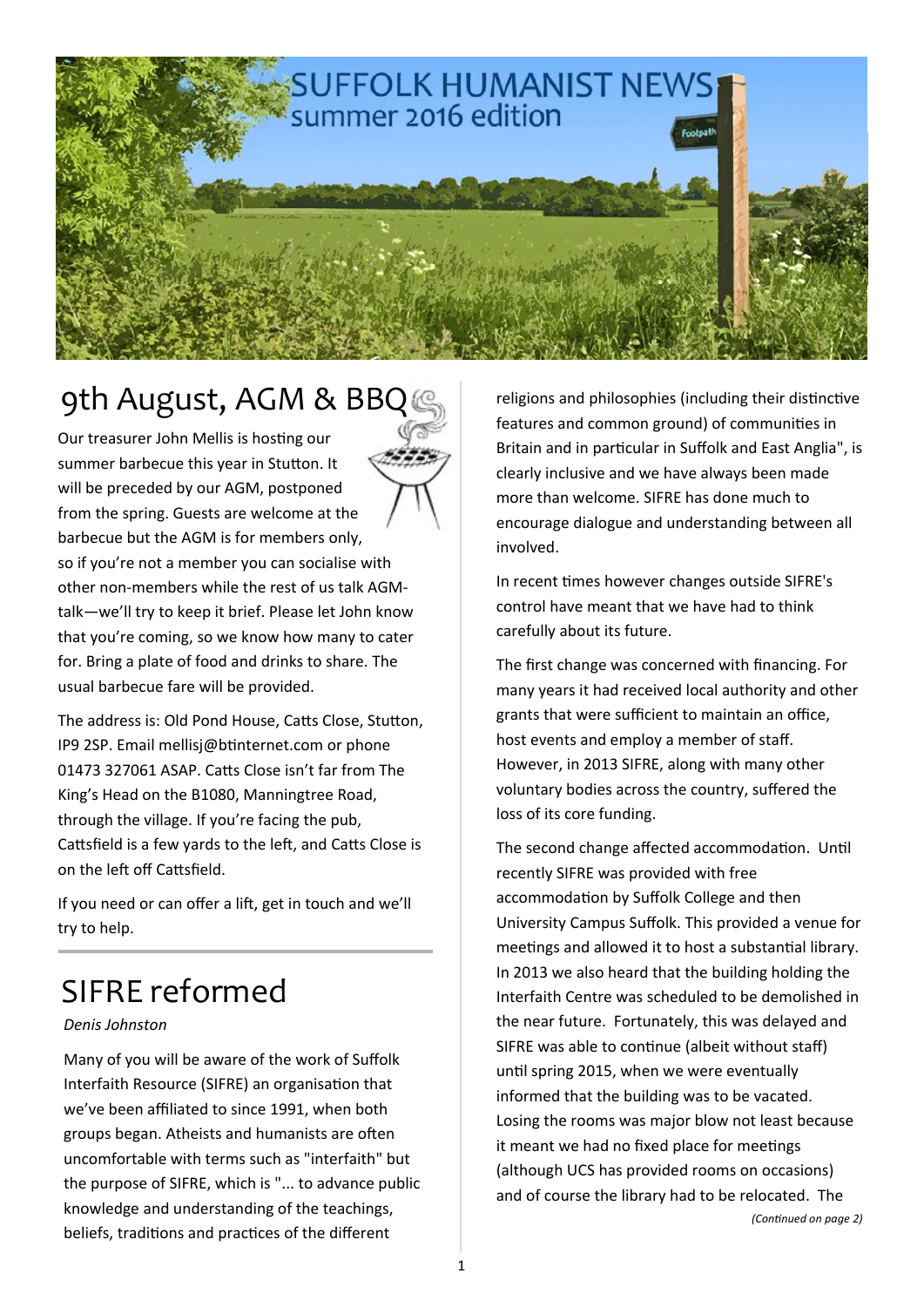### SIFRE . . .

#### *(ConƟnued from page 1)*

books are now boxed up and in storage. It is not yet known exactly what will happen to them.

Over the past year the board (of which I'm a member) has deliberated and consulted with the membership to chart a way forward and the present situation is that:

\* The board has proposed and membership has agreed that without premises or staff SIFRE need no longer be a charitable company with all the legal obligations and considerable overheads associated with that status.

\* Instead three new small chariƟes will be created. These are expected to be set up in Ipswich, Bury St. Edmunds and Waveney, and will be formed with their own local committees.

Although this is clearly the end of an era it also heralds the beginning of a new one. With the exception of the library we hope to continue all of the current activities including holding seminars and conferences, and to build upon the new.

Over the twenty‐five years two of the key drivers within SIFRE have been Cynthia and David Capey. They set up SIFRE at a time when most people would have retired and they have worked tirelessly over the years with boundless enthusiasm and undaunted optimism. Even in the changing circumstances of SIFRE they have been instrumental in establishing the new charities and we owe them all the thanks and support we can give.

#### *Margaret Nelson*

To confirm what Denis has written, the latest news is that interfaith groups will be centred on Bury St Edmunds, Ipswich and Lowestoft. Each of them, classified as a small charity by the Charity Commission, will have its own constitution and, unless its income exceeds £5,000 pa, won't need to be a registered charity. Over 75% of SIFRE's Company Members have agreed to the Board's proposal and the closure will be the subject of an Extraordinary General Meeting of Board Members to be held immediately before SIFRE's AGM on 13th September. In the short term, the SIFRE web site will be kept running and local group activities will be announced on it.

The East of England Faiths Agency is ongoing. EEFA was formed several years ago when demand for SIFRE services came from outside Suffolk. Subsequently it took over all the training and teaching work previously organised by SIFRE. EEFA will continue to support RE teaching in schools and offer Diversity Training to the education, statutory and private sectors. Its web site www.eefa.net will remain a source of information about all local faith based events.

I have happy memories of my involvement with SIFRE, which goes back to its inception. I was grateful to Denis for taking over much of the work that I used to do. New members of the group might wonder what SIFRE did. This is just some of it...

There were regular Interfaith Forums, when representatives of the various member groups met to discuss topical issues. One was at the behest of Suffolk County Council's Diversity Officer, when the then Communities Secretary Hazel Blears set out how the Labour Government envisaged working alongside "the many faith based organisations already making a real difference to their communities" in The Framework for Partnership, published in July 2008, promising £7.5m worth of investment. We opposed handing over public services to faith organisations. Later, this idea was recycled by the Cameron government as The Big Society, aiming to hand over lots of services to community organisations. Wonder what happened to that?

SIFRE was involved with the Mayor of Ipswich's Celebration of Community, with providing "thoughts for the day" (including a humanist one) before County Council meetings, with a commemoration of the 9/11 victims in the Corn Exchange on the first anniversary of the tragedy, with training hospital staff about patients' needs (including appropriate and inappropriate behaviour), and much more. I've especially enjoyed visiting schools with a team of SIFRE tutors, where young people have been very interested to know more about humanism. Some contributed to a DVD for schools called "Why Atheism?" by Team Video.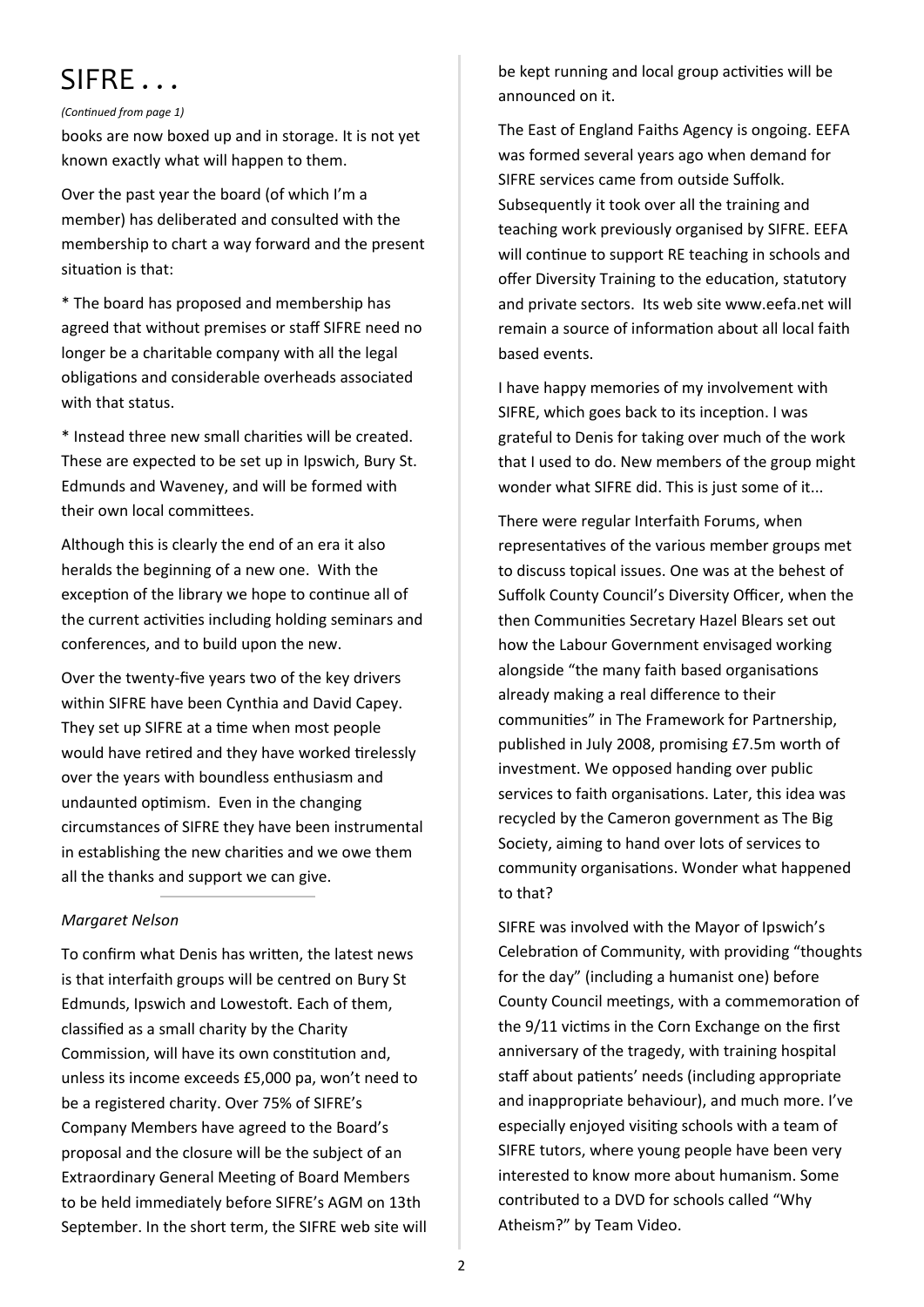### What do non-believers believe?

The rather obscure topic of our April meeting was inspired by a book published in 2006 called "What We Believe but Cannot Prove: Today's Leading Thinkers on Science in the Age of Certainty". At the time of publication discussion around the topic spread way beyond the original scientific themes to embrace just about everything.

Our discussions were similarly broad—indeed it was impossible to really capture them as we ended up raising far more questions than stating or agreeing on beliefs as such. The following gives a flavour of the types of belief statements that triggered discussion. I've left out the obvious ones—like "I believe there are other life forms in the universe." Unsurprisingly we had no certainty about any of them.

"I believe that we all perceive the world in the same way; i.e. my sensation of blue is the same as yours."

"I believe that some people do really believe in the supernatural as strongly as we do not. They just cannot comprehend how it is possible to not believe in god(s)."

"I believe my sense of being is entirely caused by brain processes and that maybe someday these will be understood."

"I believe that reality exists."

"I suspect that people gain a selective advantage from believing in things they can't prove."

"I believe that animals have feelings and other states of consciousness."

"I believe that the scienƟfic method is the best method for establishing truth."

The difficulty with such a discussion of course is that you can end up with "I believe that I cannot prove anything!" And we did. DJ

Our best wishes and condolences to long‐term member Joan Matthews, whose husband Ted died on 30th July.

### Is marriage outdated?

At our June meeting Elisabeth Thompson gave a summary of marriage through the ages and this triggered most of the subsequent discussion. In the past most marriages were essentially financial/asset agreements regarding inheritance between families and were really only necessary for the wealthy. The idea of a 'love marriage' is very recent. Marriages were often short, lasting fifteen years on average in

Sukey, you shall be my wife And I will tell you why: I have got a little pig, And you have got a sty; I have got a dun cow And you can make good cheese; Sukey, will you marry me – Say Yes, if you please.

Victorian Ɵmes, with most ending in the death of one partner.

We discussed a lot about what marriage actually was, covering civil partnerships, common law marriage and the merits or otherwise of considering a couple to be married

 *Old Nursery Rhyme* 

only after conception or even after birth. There was a lot we didn't know, such as can Mormon Leaders or Rabbis do the legal bit?

Discussion around Humanist Ceremonies was more focused on the types of ceremonies, as the new members hadn't come across them. That said there was general agreement that the civil ceremony plus whatever you want afterward was the ideal but unlikely to be implemented in the UK in the foreseeable future. At the same time, we acknowledged that the prospects for that were remote.

*Note: Heterosexual Anglicans get all the legal stuff done in the church (but not gay couples), Jews and Quakers have to give 28 days' noƟce at a register office, then their "officials" (presumably including rabbis) can register a marriage, and "authorised officials", including ministers and priests of other*  religions, can register marriages after giving 28 days' notice to a registrar. Humanist weddings are *legal in Scotland but not in England. The British Humanist AssociaƟon has been campaigning to have humanist weddings legalised in England, without success. MN*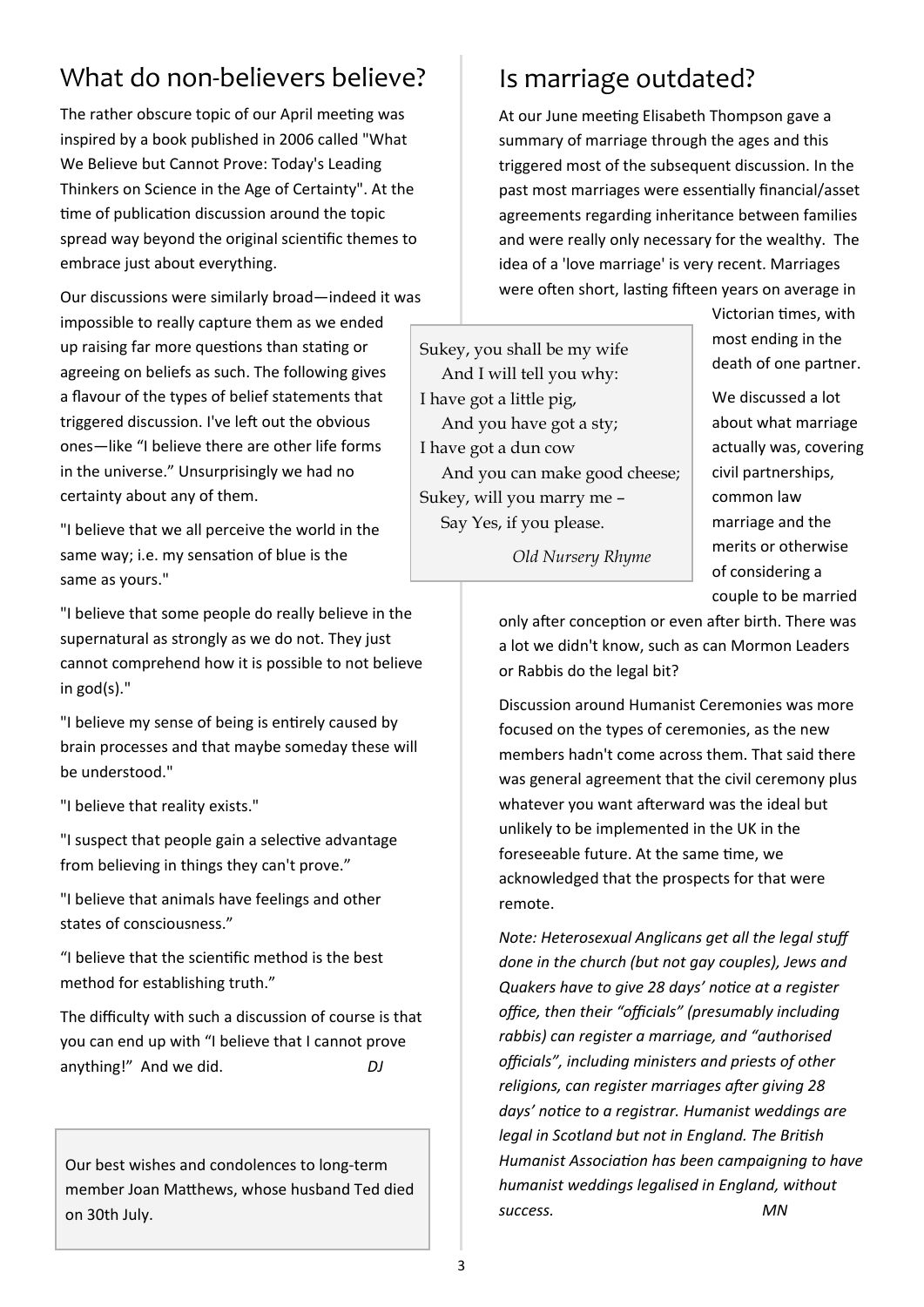### Chair's Report for the AGM

Although I always feel we are struggling to make an impact as I look back over the past year I find myself rather surprised. We have held regular monthly meetings in Arlington's (previously they had fallen to one only every other month) and although still small the attendance has increased. However it has not yet reached a level where we would feel confident enough to invite regular external speakers. The only external speaker we had this year was Ted Benton who told us of Darwin's contemporary Alfred Russell Wallace. Most other meetings (including a Sunday Special at Margaret's) have been discussions about topical or general interest subjects—a simple formula has proved remarkably successful.

The informal lunchtime pub meetings usually held at the Duke of York in Woodbridge have continued to be held every other month. Early in the year we attempted to have these in other parts of the county, such as Bury St. Edmunds, but found no takers so quickly reverted to Woodbridge.

We managed to get on the radio (both local and national) in November.

Many humanist groups across the country have reported that using the "Meetup" website has been spectacularly successful in attracting new members and we signed up to this in September 2015. So far 48 people have contacted but only a small number (a dozen or so) are in Suffolk and quite a few live outside the UK. It is encouraging that most are young people but disappointing that so far only two have turned up at group meetings.

We remain affiliated to the BHA and National Secular Society. I attended the BHA Group Representatives' annual meeting.

Locally we have been active within Suffolk Interfaith Resource (SIFRE) which has been going through a major transformation in recent times-see page 2. We are also loosely associated with the Ipswich UN association and provided a presentation for UN day in December.

Our main formal links with education are via Suffolk's SACRE (Standing Advisory Committee on RE) and via EEFA (East of England Faiths Agency).

The role of SACREs remain uncertain as schools opt out of LEA control and the increase in faith schools is a concern. EEFA provides a useful way of getting opportunities to visit schools and other educational establishments.

Sadly age and health issues have weighed heavily on the ceremonies team (David, Margaret, Sue and Sophie) to the extent that they decided to formally disband during the year. This may seem to be the end of an era but it has been an era of massive change. Within a few decades the number of non‐ religious funerals has gone from being almost unheard of to being the first choice of many and the superb work of our celebrants team over the years has contributed greatly to that transformation.

As ever we are indebted to the work of ex‐officio members, in particular Margaret Nelson for the newsletter and social media, Nathan Nelson for the website management (and his work in transferring it to a new system), and John Palmer for liaison work.

To finish I'd like to appeal to anyone who feels they have something to offer the group as a committee member, speaker, or whatever, to offer their services. Additionally we need to (and must) find a way to attract younger members who can take an active part and future-proof humanism in Suffolk.

*Denis Johnston, 10th July 2016* 

### Secretary's Report for the AGM

Our programme for the year 2016 was constructed in early January and it was decided that it would be mainly discussions until we had more members when we could think about suitable speakers again. Meetings will continue on the second Tuesday of each month, as follows:

January-Protecting the public from terrorism. How does this affect civil liberties?

February—We should not expect our online activities to be private.

March-Meeting with other organisations/Café Scientifique.

April—Extreme views should not be given a public platform.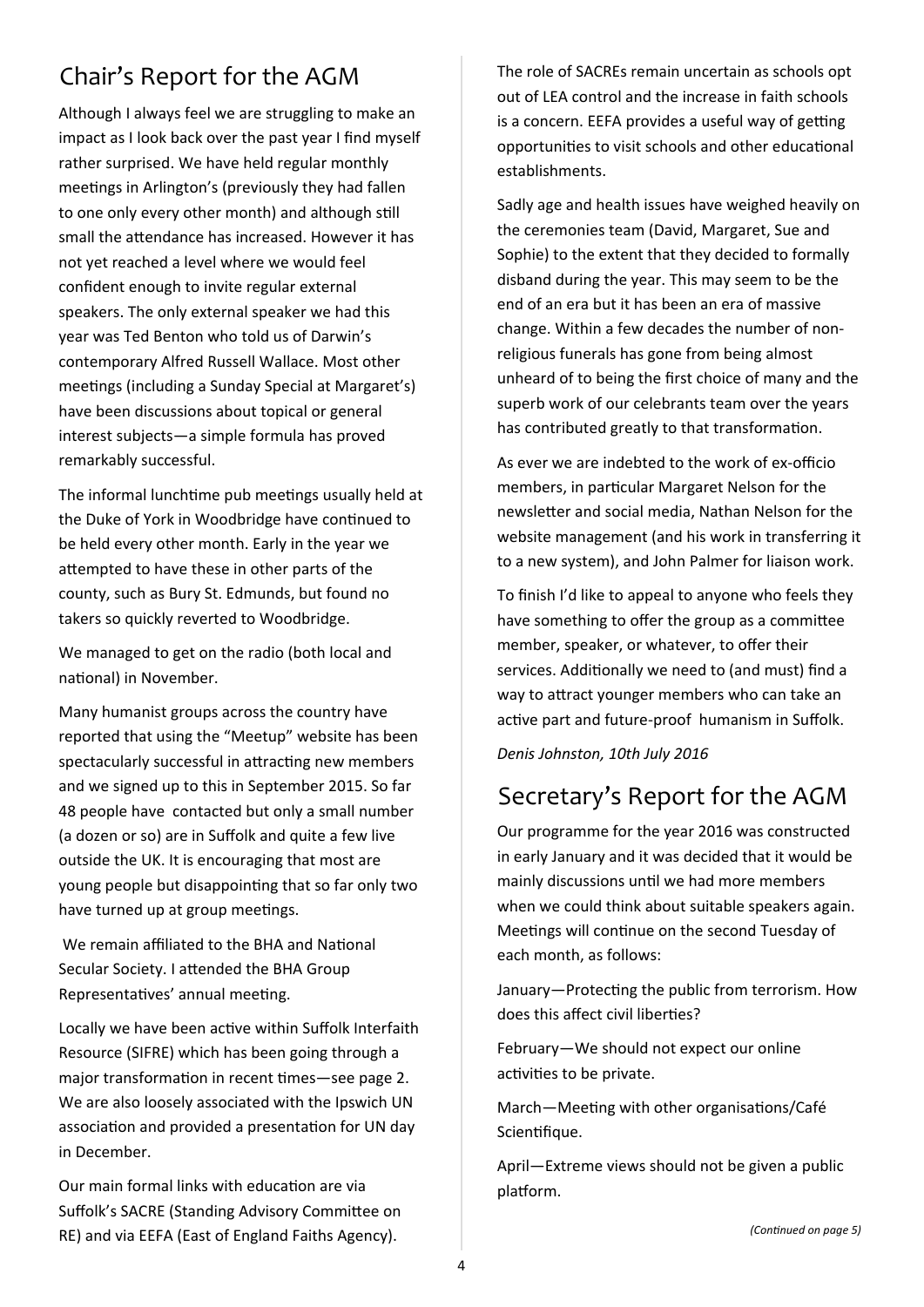#### *(ConƟnued from page 4)*

May—Things I believe but cannot prove.

June—Is marriage outdated?

August—Summer party.

September—Has Dawkins gone too far?

October—David Hume and Humanism.

November-Peace and Justice.

 We decided that these topics could be changed and that each person on the committee would lead a topic in turn to generate discussion.

The December meeting was substituted with the UN Celebration on the 10th, and Arlington's isn't available (due to Xmas bookings).

The dates of the Saturday lunches are on alternate last Saturdays in the month at The Duke of York in Woodbridge.

We have succeeded mainly in holding meetings every month but to be successful we need to ensure that our proposed meetings take place and that there is a committee member available to lead a meeting when someone is ill or on holiday.

Membership is still a concern and we could do with a few additional members on the committee from the new intake. The Chair has been actively trying to attract new members through Meet Up with some success.

The venue at Arlington's is currently suitable because the atmosphere is very congenial, food and drinks are readily available and the room is the right size considering the low turnout of members. Parking has not been a problem unless there is a football match. We need to check Ipswich Town fixture list to try and avoid those evenings.

Hopefully we will be able to attract new members in the coming months.

### Suffolk Humanist People...



Simon Bishop died recently. The first time that he had anything to do with the group was when our celebrant David Mitchell conducted a humanist funeral for his mum. Simon subsequently joined us but was only able to attend one or two meetings because he spent his

Simon Bishop

working life in The Hague. He was a brilliant IT specialist, we're told, who had something to do with patents.

Simon liked to play the part of a misanthrope but everyone who knew and loved him could tell you that he was one of the kindest, most generous people. If you remember The Atheist Bus Campaign a few years ago, which challenged some of the offensive religious advertising on London Buses, you should know that Simon was its most generous donor. He also gave our group a very generous donation and many others have benefited from his generosity.

Our webmaster Nathan Nelson is a freelance woodland and countryside manager, but is also the social media consultant for Team Rubicon UK, which unites the skills and experiences of military veterans with first responders to rapidly deploy emergency response teams in the UK and around the world.



Nathan Nelson

They've been to Nepal after the earthquake, Canada after the wildfires, and the North of England after the floods, among other places. Not satisfied with tweeting and stuff, Nathan's trained as a 'Greyshirt' so he can join the response teams too.

You can learn more and donate at www.teamrubiconuk.org.

*Elisabeth Thompson, 26th July 2016* 

#### **Social Media Report**

I maintain a presence on our website, on Twitter and on Facebook, where we attract attention from other groups as well as atheists and humanists from around the world. We have 728 followers on Twitter. Almost 400 people have "liked" our Facebook page, and over 900 people have read my recent posts, many of which are shared with other people. On our behalf, I follow other groups and organisations on Facebook and 183 others on Twitter, mostly humanist and similar groups nationally and internationally. *Margaret* Margaret